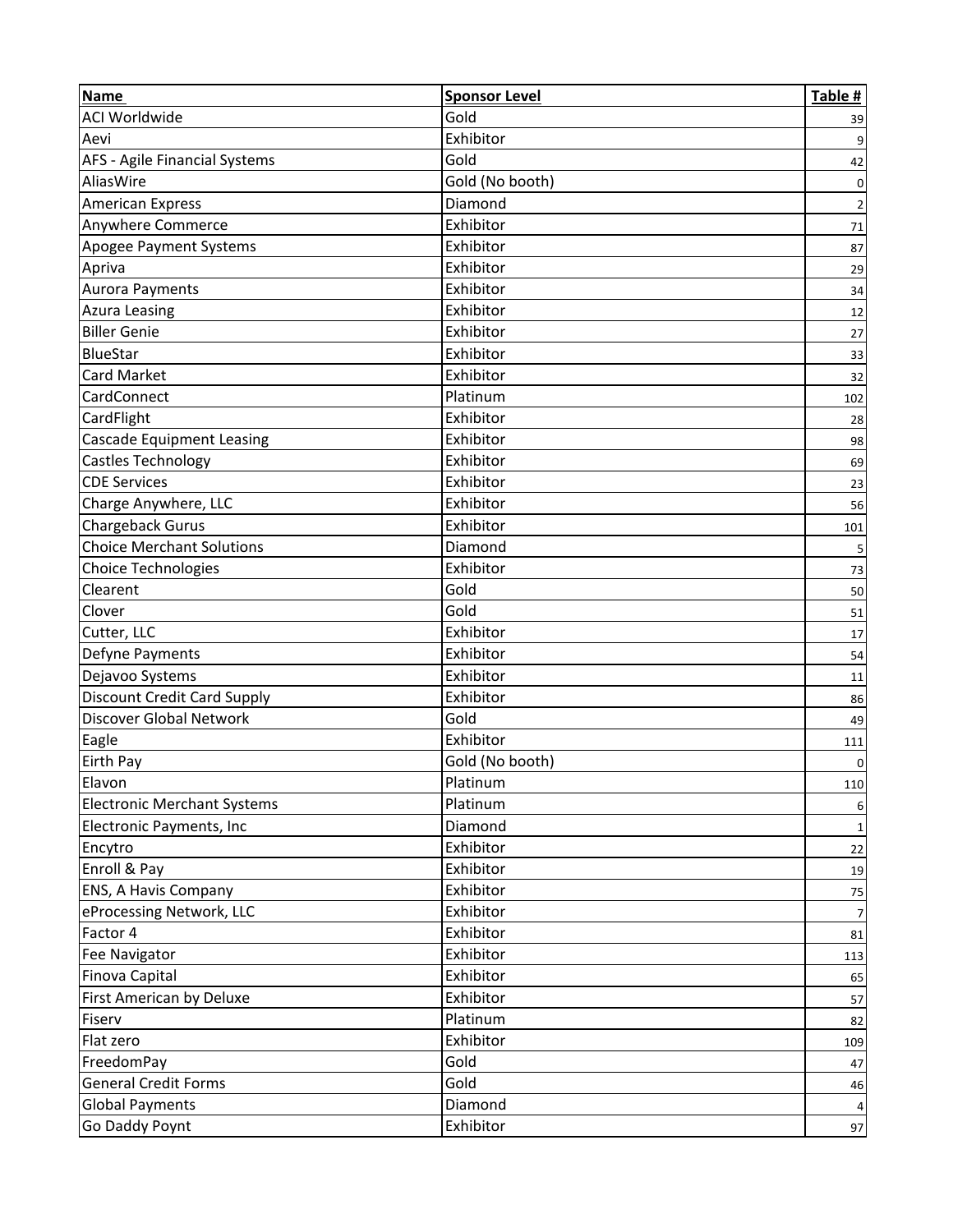| HantePay                               | Exhibitor                 | 106 |
|----------------------------------------|---------------------------|-----|
| <b>Host Merchant Services</b>          | Exhibitor                 | 93  |
| <b>13 Verticals</b>                    | Exhibitor                 | 63  |
| Ingenico Inc.                          | Exhibitor                 | 90  |
| <b>IRIS CRM</b>                        | Platinum                  | 26  |
| <b>JCB</b>                             | Gold                      | 36  |
| <b>Kwick POS</b>                       | Gold(First Time sponsor)  | 45  |
| Lavu                                   | Exhibitor                 | 83  |
| Linga                                  | Exhibitor                 | 14  |
| <b>Liquid Payments</b>                 | Exhibitor                 | 89  |
| <b>Magnify Payroll</b>                 | Exhibitor                 | 108 |
| MagTek                                 | Exhibitor                 |     |
| <b>Maverick Payments</b>               | Gold                      | 38  |
| MAXpci                                 | Exhibitor                 | 112 |
| Merchant Lynx                          | Exhibitor                 | 13  |
| Merchant Portfolio Management Group    | Exhibitor                 | 104 |
| <b>Merrick Bank</b>                    | Gold                      | 43  |
| Metispro Corp. (Quantic)               | Gold (First time sponsor) | 37  |
| <b>MiCamp Solutions</b>                | Exhibitor                 | 99  |
| <b>MYNT Pos</b>                        | Exhibitor                 | 61  |
| <b>National Merchants Association</b>  | Exhibitor                 | 96  |
| <b>National Retail Solutions</b>       | Exhibitor                 | 20  |
| <b>Newtek Merchant Solutions</b>       | Exhibitor                 | 84  |
| Nexgo, Inc.                            | Exhibitor                 | 25  |
| <b>NMI</b>                             | Exhibitor                 | 64  |
| North American Bancard                 | Exhibitor                 | 91  |
| Nuvei                                  | Exhibitor                 | 103 |
| OrderCounter, Inc.                     | Exhibitor                 | 66  |
| Ovvi                                   | Exhibitor                 | 94  |
| PAAY                                   | Exhibitor                 | 21  |
| Paradise POS                           | Exhibitor                 | 77  |
| Pax                                    | Gold                      | 35  |
| Payarc                                 | Exhibitor                 | 67  |
| Payroc                                 | Exhibitor                 | 60  |
| Paysafe                                | Platinum                  | 44  |
| PayTrace                               | Exhibitor                 | 88  |
| Pineapple Payments                     | Exhibitor                 | 24  |
| POS Portal, a ScanSource Company       | Exhibitor                 | 100 |
| <b>Priority Payment Systems</b>        | Gold                      | 16  |
| Quantum Electronic Payments            | Exhibitor                 | 79  |
| QuickFee                               | Gold                      | 48  |
| Rapid Finance                          | Gold                      | 40  |
| Rev19                                  | Exhibitor                 | 70  |
| Round 2 POS                            | Exhibitor                 | 58  |
| RS <sub>2</sub>                        | Exhibitor                 | 78  |
| Secure Bancard                         | Exhibitor                 | 31  |
| Secure Payment Solutions, Ingram Micro | Exhibitor                 | 55  |
| Shift4 Payments                        | Gold                      | 72  |
| SignaPay                               | Gold                      | 41  |